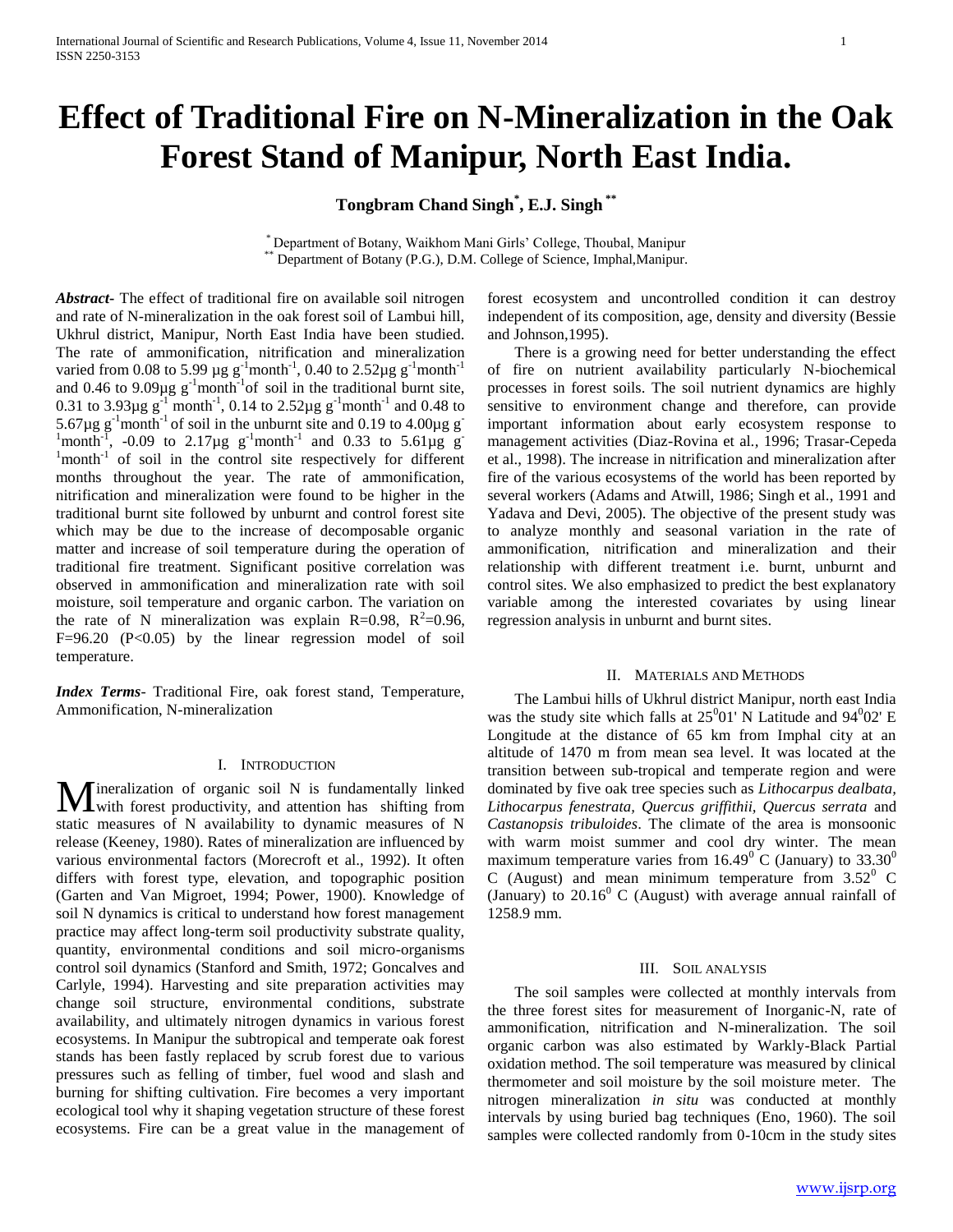by using steel cover (6.5 cm diameter). Each soil sample was divided into two parts and the first part of the soil samples were sealed in sterilized polyethylene bags after removing coarse stones, roots and large recognizable organic debris and later on incubated at the same depth. After one month, the buried bags were retrieved and analyzed for final ammonium and nitrate concentration. The second part of the soil sample was brought to the laboratory for the measurement of initial Inorganic-N  $(NH_3-N)$ and  $NO_3-N$ ). Each sample was sieved (2 mm) to remove stone, coarse, roots and other recognizable plant debris. The initial ammonium and nitrate concentration was determined within 24 hours following standard procedure (Anderson and Ingram, 1993). Soil were extracted for N-analysis by shacking 10g of soil in 50ml of 2M KCl for 30 min and filtered with Whitman 42 filter paper, Buchner funnel and a vacuum manifold. The extracts were analyzed for colorimetric determination of  $(NH_4-N$  and  $NO<sub>3</sub>-N$ ) in Spectrophotometer. The changes in ammonium and nitrate concentration were obtained by subtracting the initial concentration from the corresponding final concentration and the resultant values are referred to as ammonification and nitrification rates. The net N-mineralization rate was calculated by the changes in extractable ammonium-N and nitrate-N over one month.

# IV. DATA ANALYSIS

 Data were analyzed using split-site experimental design with monthly representing sites. The mean values of monthly, seasonal nitrate, ammonia, Inorganic-N, ammonification, nitrification and N-mineralization in soil depth (0-10cm) were analyzed with ANOVA. The mean values for initial ammonia and nitrate of 0-10cm depth are compared with ANOVA. The correlation analysis of soil moisture, temperature and organic carbon with ammonification, nitrification and N-mineralization were studied for three sites. The complexity of N-mineralization rate in the present study is influenced by different covariates such as soil moisture, temperature, organic carbon, site quality etc. which gives the different nature and dynamics of Nmineralization. A colinearity diagnostic was develop to understand the problem of multicolinearity among the independent variable for a suitable model development. A linear regression model was developed to understand the variability of the rate of N mineralization after examining the scatter plot. The plot was appear to be suitable for regression because the rate of mineralization is increased with the increase of soil temperature. A binary dummy variable (0 and 1) is adopted to quantify the site quality. The statistical treatment of the study is performed through SPSS V.11.

#### V. RESULT AND DISCUSSION

# **Initial NH3-N, NO3-N and Inorganic-N**

The initial concentration of  $NH<sub>3</sub>-N$ ,  $NO<sub>3</sub>-N$  and Inorganic-N in the unburnt, burnt and control site exhibited highest in winter months (January, February) and lowest in (July). Monthly trends was significant (P<0.05) except May (Fig. 1, 2 and 3). Seasonally the higher concentration was observed in winter season followed by summer and rainy season in all the three

## and control) (Tab. 2). **Ammonification**

 The monthly variation in the rate of ammonification in the unburnt, burnt and control site were found highest in the month of (July) and lowest in winter months (December, January). The rate of ammonification was found high in the rainy season (except control site) followed by summer and winter season in all the sites. The annual rate of ammonification was higher in burnt sites followed by unburnt and control site (Tab. 3). The F-value (ANOVA) of annual ammonification rate showed significant P<0.01 (unburnt and burnt) and P<0.01(control and unburnt) (Tab. 4). Annual ammonification rate of three forest site showed signification correlation with soil moisture  $r=0.933$  (P<0.01), soil temperature  $r=0.982$  (P<0.01), soil organic carbon  $r=0.916$ (P<0.01) (Tab. 5).

P<0.05 for  $NO<sub>3</sub>$ -N, P<0.01 for  $NH<sub>3</sub>$ -Nand Inorganic-N (unburnt

#### **Nitrification**

 The rate of nitrification was found highest in rainy months (June, July) and found lowest in winter months (November, December) in all the sites. The monthly trends were found fluctuation (Fig. 5). In all the three study sites the higher rate of nitrification was observed in the rainy season followed by summer and winter season. The annual nitrification rate was higher in the burnt site followed by unburnt and control sites (Tab. 2). The F-value (ANOVA) of annual nitrification rate showed significant P<0.01(control and burnt) (Tab. 4).

# **N-Mineralization**

 The monthly rate of N- mineralization was found fluctuation with lower in (December, January) and higher in (June, July) of unburnt and burnt; (April and May) for control site (Fig. 6). In the unburnt and control sites the highest rate was exhibited in the summer months followed by rainy and winter months. In the burnt site the higher rate of N-mineralization was found in rainy season and lowest in the winter season. Its annual rates were also found maximum in the burnt than followed by unburnt and control sites (Tab. 2). The F-Value (ANOVA) of annual Nmineralization showed significant P<0.01(unburnt and burnt) and P<0.001 (unburnt and control) (Tab. 4). The N-mineralization rate showed significant correlation with soil moisture r=0.951  $(P<0.01)$ , soil temperature r=0.980  $(P<0.01)$  and organic carbon r=0.951 (P<0.01) (Table 5).

 Linear regression colinearity diagnostics in shows that second dimension i.e. soil temperature have Eigenvalue (0 > 0.38) and Condition Index (3.46<15) indicates there is no problem of multicolinearity (Tab.6). The remaining three covariates viz. organic C, moisture and site quality exhibited Condition Index (>30) was excluded with large problem of multicolinearity. The linear regression analysis model explain  $R=98\%$  ( $R^2=0.96$ ) variation in the rate of N-mineralization with  $F=96.20$ ,  $(P<0.05)$ . **Mineralization rate =**  $0.38$  **x Temp.**  $(^{0}C) - 4.19$ 

It is significant at  $t=9.8$  (P<0.05). If the temperature is at 22<sup>o</sup>C the predicted rate of N-mineralization would be 4.19 $\Box$   $\Box$  g  $g^{-1}$  month<sup>-1</sup>). The P-P plotted residuals of the model follow the 45<sup>0</sup>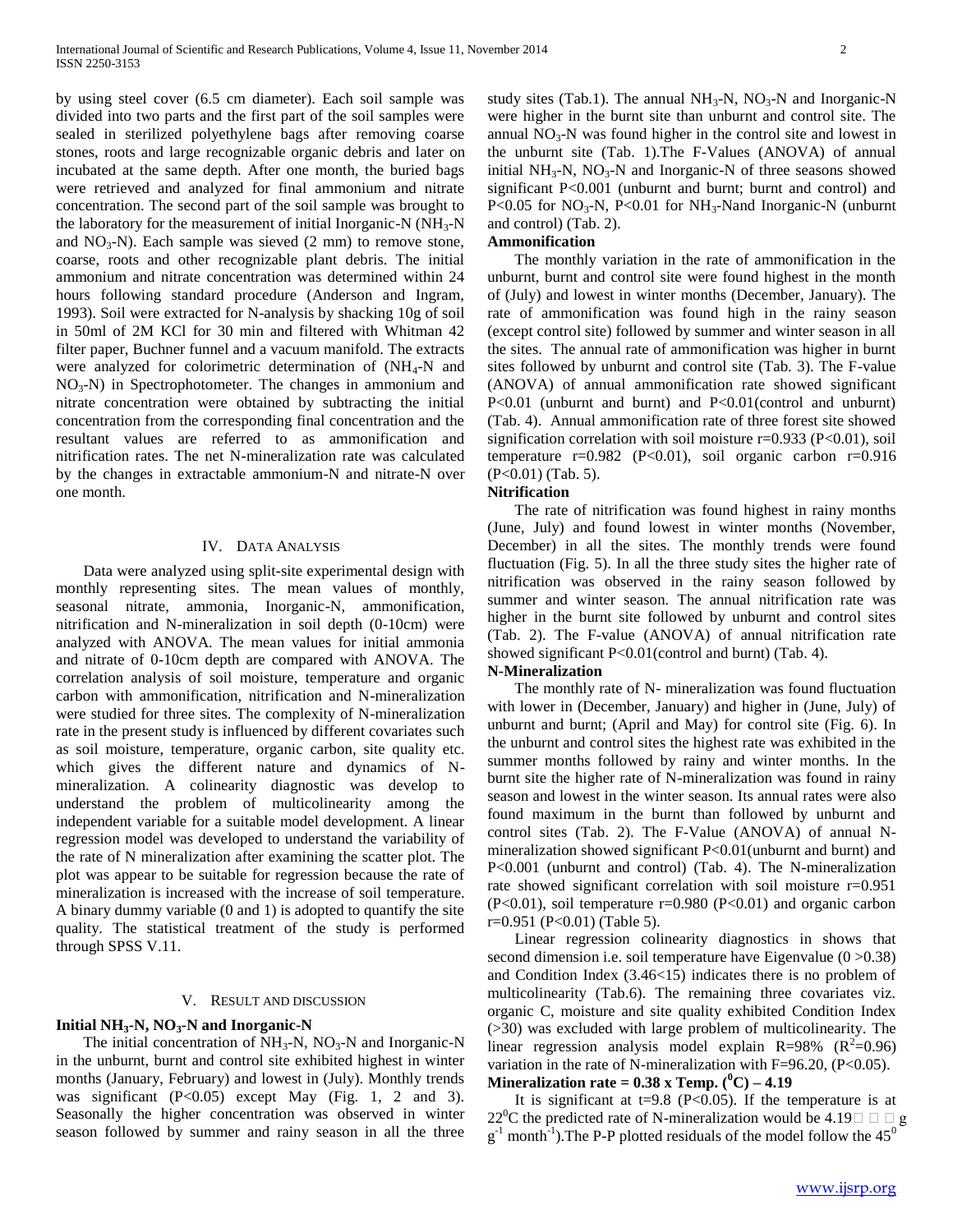line (Fig. 7). The plot indicates that the normality assumption is not violated. The linear regression model analysis for the SE shows lower error  $(SE = 0.16)$  (Tab. 7).

The concentration of initial  $NH_3-N$ ,  $NO_3-N$  and Inorganic-N was found higher in the winter season followed by the summer season and lower in the rainy season in the unburnt, burnt and control sites. The wide variations in the values of Inorganic-N could be due to variation of mineralization rates, uptake by plants and microbes and losses through soil erosion, leaching, runoff and denitrification. The lower  $NH_3-N$ ,  $NO_3-N$  and Inorganic-N in the rainy season may be due to greater demand for these nutrients by plants which grow vigorously during this time. The losses of Inorganic-N through leaching and denitrification during the rainy season can also be another factor. The higher value of Inorganic-N in the winter season may also be associated with the low demand by plants during the dormant period. In the tropical and subtropical forest of north east India also reported similar trend (Maithani et al., 1998; Yadava and Devi, 2005).

 The annual Inorganic-N content of control, unburnt and burnt forest sites was significantly higher in burnt sites. This may be due to organic matter input by fire and the lower nitrogen uptake by plants. In all the three study sites the value of  $NH<sub>3</sub>-N$ was found to be higher than  $NO_3-N$ , this may be due to the acidic nature of soil. In the acidic nature of soil only a few autotrophic nitrifying microorganisms can grow well in the acidic soil. The rate of nitrification in the oak forest of Missouri Ozarks is regulated indirectly by NH<sub>3</sub>-N, availability (Donalson and Henderson, 1990).

 The significant variation in the rate of ammonification, nitrification and N-mineralization were recorded in the three study site. In the three study sites the rate of ammonification, nitrification and N-mineralization were higher in the rainy season, this may be due to higher activities of the soil microorganisms. The activities of microorganisms were enhanced leading to higher decomposition of organic matters with the onset of rains. It was evident by the correlation and covariance analysis which showed significant relation with soil moisture, soil temperature and organic carbon. A similar correlation was also reported in the Western Juniper forest, Boreal Aspen forest (Subarctic Alaska Forest Bates et al., 2002, Carmosini et al., 2003 and Grunzwig et al., 2003). The higher rate of ammonification, nitrification and N-mineralization during the rainy season was reported in the mixed oak forest (Knoeep and Swank, 1998). However, the lower rate of ammonification, nitrification and N-mineralization were found during the winter season in all the three study sites which may be due to the cold and dry period as the soil moisture were very low in this season thereby harming microbial activity. Same trend have been reported by (Gonclaves and Carlyle, 1994; Leiros et al., 1999; Singh et al., 1991; Morecroft et al., 1992; Clein and Schimel, 1995; Maithani et al., 1998). A similar result has also been reported in the subtropical Dipterocarpus Forest of Manipur North East India (Yadava and Devi, 2005).

 The annual N-mineralization in all the three sites was significantly higher in the burnt forest site followed by unburnt and control site. The higher rate of N- mineralization in the burnt site may be due to the larger input of decomposable substrate (Singh et al., 1991). Some workers have also reported increase of nitrification and N-mineralization after fire (Knoepp and Swank, 1995; Deluca et al., 2005).

 The rate of ammonification, nitrification and Nmineralization in the present oak forest stand may have relationship with decomposition rate. As the decomposition rate can be analyzed by the substrate quality and also prevailing environmental condition like soil moisture, soil temperature, organic carbon etc. In the present study the primary information of substrate quality is not available. However there is significant correlation between ammonification, N-mineralization with soil moisture, soil temperature and organic carbon in both the study sites (Singh et al., 1991; Morecroft et al., 1992; Clein and Schimel, 1995; Maithani et al., 1998; Leiros et al., 1999).

 The higher N-mineralization rates in the summer and rainy months when the moisture and temperature were highest in unburnt and burnt site. It is obvious that in the soil with greater N-mineralization potential, may detect seasonal patterns when seasonal appropriate moisture and temperature conditions are exhibited (Zhou et al., 2009). Among the four interested covariates only soil temperature explain the variation in the rate of N-mineralization R=98% ( $R^2$ =0.96) with the observed and model prediction in the present study. The interested covariates viz. soil moisture, organic carbon, site quality does not explain due to high correlation among them. Studies in the temperate regions of the world it is found that the rates are greatest when soil temperature were high, in summer (Virzo De Santo et al., 1982; Nadelhoffer et al., 1989; Son and Lee, 1997; Knoeep and Swank, 1998). The increased of microbial efficiency with the increase of soil temperature from to decompose organic matter  $(15^0C$  to  $25^{\circ}C)$  (Steinweg et al., 2008 and Karhu et al., 2010). The lower rate of N-mineralization in winter season may be due to limiting moisture and temperature in the winter. In the tropical forest soils temperature were not limiting whereas soil moisture fluctuations between wet and dry seasons largely regulate Nmineralization rates (Wong and Nortcliff, 1995). The present study site is transition between temperate and the subtropical forest ecosystem therefore, it is true that temperature is one of the best limiting factors to explain the rate of N-mineralization in study sites.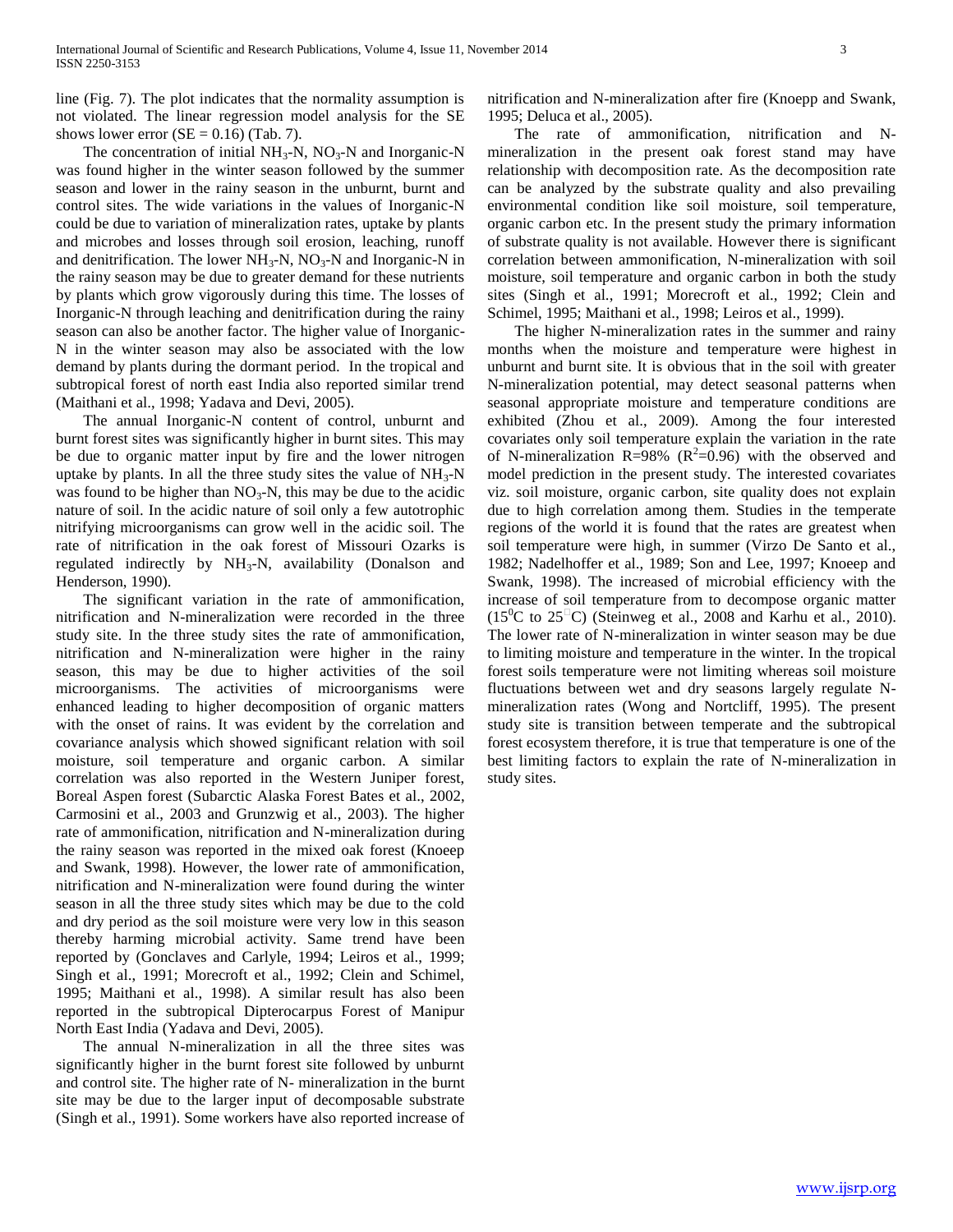| Season | Control site    |                 |                 | Unburnt site    |                 |                  | Burnt site       |                 |                  |
|--------|-----------------|-----------------|-----------------|-----------------|-----------------|------------------|------------------|-----------------|------------------|
|        | $NH_{3}-N$      | $NO3-N$         | Inorganic N     | $NH_{2}-N$      | $NO3-N$         | Inorganic N      | $NH_{2}-N$       | $NO3-N$         | Inorganic N      |
|        |                 |                 |                 |                 |                 |                  |                  |                 |                  |
| Summer | $5.71 \pm 0.04$ | $3.60 \pm 0.03$ | $9.31 \pm 0.07$ | $4.93 \pm 0.10$ | $2.90 \pm 0.05$ | $7.12 \pm 0.15$  | $6.30\pm0.14$    | $3.52 \pm 0.10$ | $9.31 \pm 0.25$  |
| Rainy  | $2.65 \pm 0.04$ | $2.64 \pm 0.04$ | $6.12 \pm 0.06$ | $2.20 \pm 0.08$ | $1.70 \pm 0.04$ | $4.95 \pm 0.15$  | $4.77+0.27$      | $3.33 \pm 0.18$ | $7.58 \pm 0.31$  |
| Winter | $9.10 \pm 0.03$ | $7.40 \pm 0.03$ | $12.16\pm0.07$  | $8.42 \pm 0.08$ | $3.26 \pm 0.08$ | $11.68 \pm 0.16$ | $11.80 \pm 0.30$ | $4.60 \pm 0.09$ | $16.41 \pm 0.39$ |
| Annual | $5.82 \pm 0.02$ | $4.55 \pm 0.02$ | $6.89 \pm 0.03$ | $5.18 \pm 0.08$ | $2.62 \pm 0.06$ | $7.92 \pm 0.14$  | $7.62 \pm 0.24$  | $3.82 \pm 0.12$ | $11.10 \pm 0.32$ |

**Table-1:Seasonal variation in concentration of NH3-N, NO3-N and Inorganic-N mean+SE (µg g-1 ). in control, unburnt and burnt site**

 $N= 3, (\mu g g^{-1}).$ 

# **Table-2:The F- Values (ANOVA) of NH4-N, NO3-N and Inorganic-N of three seasons.**

| Compara            | $NH_4-N$  |           |           |           | $NO3-N$    |           |           |           | Inorganic N |             |           |            |
|--------------------|-----------|-----------|-----------|-----------|------------|-----------|-----------|-----------|-------------|-------------|-----------|------------|
| -tive sites        | Summer    | Rainy     | Winter    | Annual    | Summer     | Rainv     | Winter    | Annual    | Summer      | Rainy       | Winter    | Annual     |
| Unburnt<br>Burnt   | 183.21*** | 258.30*** | 345.73*** | 278.50*** | $101.93**$ | 246.84*** | 934.84*** | 251.32*** | 166.29***   | $187.62***$ | 377.06*** | 250.08***  |
| Control<br>Unburnt | 85.74**   | $9.29*$   | $28.52**$ | 37.46**   | 14.77*     | $47.71**$ | 3.56      | 13.33*    | $51.25**$   | $19.46*$    | $13.15*$  | 25.97**    |
| Control<br>Burnt   | 329.73*** | 338.98*** | 146.87*** | 260.08*** | 5.10       | 338.98*** | 76.18**   | 142.96*** | 169.02***   | 342.95***   | 220.57*** | $65.14***$ |

N= 3, ( $\mu$ g g<sup>-1</sup> month<sup>-1</sup>); '\*'; '\*\*'; '\*\*\*'; F- value with it is significantly different (P<0.05), (P<0.01) and (P<0.001) respectively.

|  |  | Table-3: Seasonal variations in concentration of ammonification, nitrification and N-mineralization mean+ SE (g $g^{-1}$ month <sup>-1</sup> ). in control, unburnt and burnt site |
|--|--|------------------------------------------------------------------------------------------------------------------------------------------------------------------------------------|
|--|--|------------------------------------------------------------------------------------------------------------------------------------------------------------------------------------|

| Season | Control site    |                 |                 | Unburnt site    |                |                 | Burnt site      |                      |                 |
|--------|-----------------|-----------------|-----------------|-----------------|----------------|-----------------|-----------------|----------------------|-----------------|
|        | Ammonification  | Nitrification   | Mineralization  | Ammonificati    | Nitrification  | Mineralizati    | Ammonificatio   | <b>Nitrification</b> | Mineralization  |
|        |                 |                 |                 | on              |                | <sub>on</sub>   | n               |                      |                 |
|        |                 |                 |                 |                 |                |                 |                 |                      |                 |
| Summer | $3.36 \pm 0.01$ | $1.12 \pm 0.00$ | $4.03 \pm 0.02$ | $2.35 \pm 0.03$ | $.19\pm0.20$   | $4.03 \pm 0.02$ | $3.95 \pm 0.29$ | $1.02 \pm 0.08$      | $4.98 + 0.37$   |
| Rainy  | .90 $\pm$ 0.02  | $.49 \pm 0.01$  | $3.22 \pm 0.04$ | $3.24 \pm 0.09$ | $.66 \pm 0.17$ | $3.22 \pm 0.04$ | $5.50 \pm 0.34$ | $2.14 \pm 0.01$      | $7.99 \pm 0.01$ |
| Winter | $0.73 \pm 0.01$ | $0.25 \pm 0.02$ | $0.84 \pm 0.18$ | $0.84 \pm 0.01$ | $0.22+0.00$    | $0.84 \pm 0.17$ | $0.52+0.48$     | $0.31 \pm 0.01$      | $0.71 + 0.59$   |
| Annual | $.02+0.01$      | $0.95 \pm 0.00$ | $2.69 \pm 0.04$ | $2.12 \pm 0.44$ | $.02+0.12$     | $2.70 \pm 0.04$ | $3.29 \pm 0.41$ | $1.16 \pm 0.03$      | $4.56 \pm 0.32$ |

 $N= 3$ , (µg g<sup>-1</sup> month<sup>-1</sup>).

# **Table-4: The F-Values (ANOVA) of Ammonification, Nitrification and N-mineralization of three seasons.**

| Comparative        | Ammonification |           |             |           | Nitrification |         |           |        | N-mineralization |             |        |           |
|--------------------|----------------|-----------|-------------|-----------|---------------|---------|-----------|--------|------------------|-------------|--------|-----------|
| sites              | Summer         | Rainy     | Winter      | Annual    | Summer        | Rainv   | Winter    | Annual | Summer           | Rainy       | Winter | Annual    |
| Unburnt<br>Burnt   | 93.70**        | 123.92*** | .28         | $24.47**$ | . . 66        | 23.68** | 433.20*** | 3.60   | 38.47**          | $415.69***$ | 0.55   | 36.97**   |
| Control<br>Unburnt | 18.84*         | 5.34      | $240.10***$ | 30.99**   | 0.39          | 3.05    | 10.99     | .00    | 24.94**          | $366.68***$ | .66    | $80.07**$ |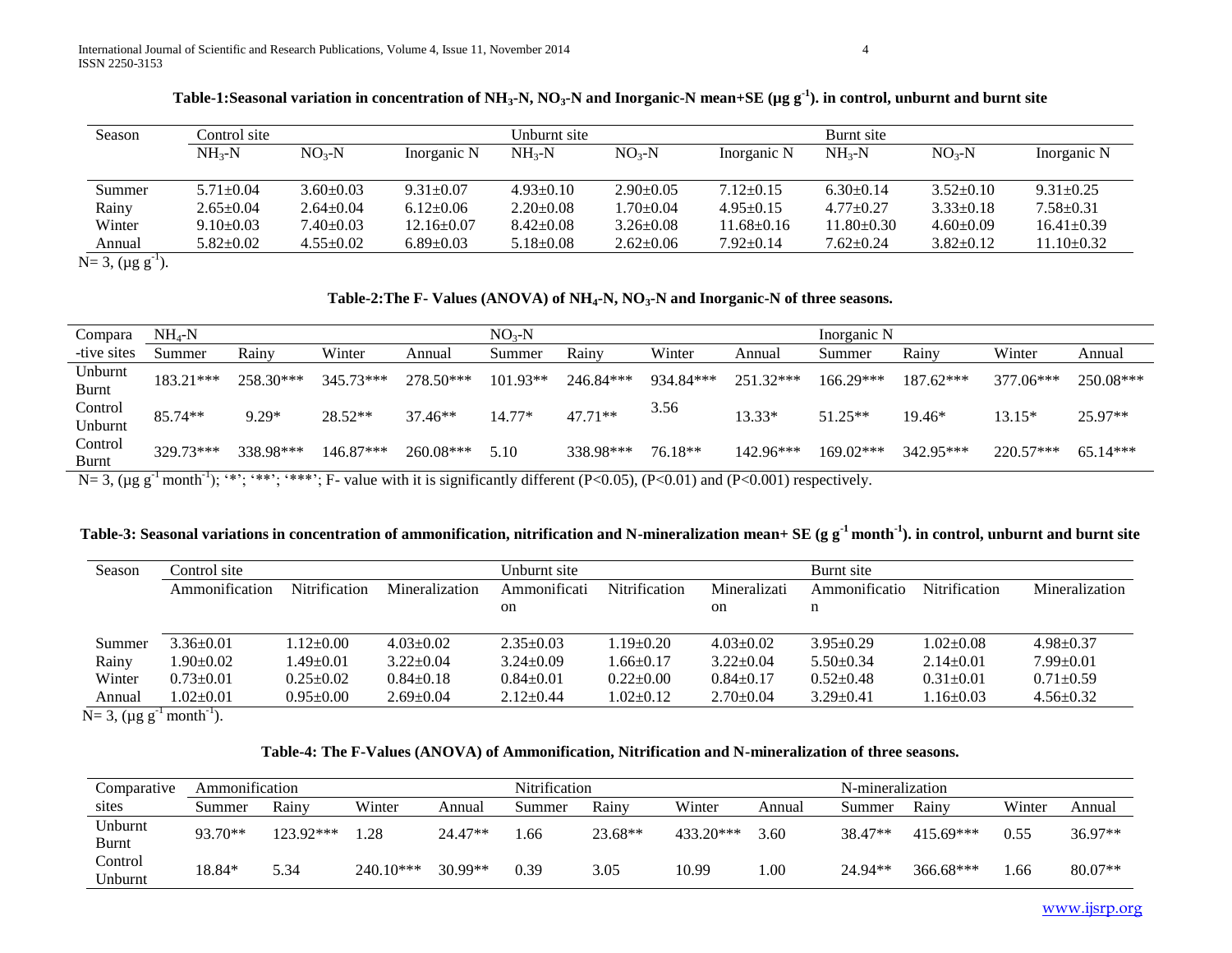|         |         | International Journal of Scientific and Research Publications, Volume 4, Issue 11, November 2014 |               |                                    |           |                                                        |            |       |
|---------|---------|--------------------------------------------------------------------------------------------------|---------------|------------------------------------|-----------|--------------------------------------------------------|------------|-------|
|         |         |                                                                                                  |               |                                    |           |                                                        |            |       |
| 24.66** | $7.66*$ |                                                                                                  | 0.82          | $13512$ ***                        |           | 0.09                                                   |            | 17.01 |
|         |         |                                                                                                  |               |                                    |           |                                                        |            |       |
|         | $-1$    | and the contraction of contraction of the                                                        | $0.62**$<br>. | 3.58<br>$\cdot$ $\sim$<br>$\cdots$ | 249.64*** | 873.61***<br>$\sim$ $\sim$ $\sim$ $\sim$ $\sim$ $\sim$ | 1903.37*** | 0.40  |

 $N= 3$ , (µg g<sup>-1</sup> month<sup>-1</sup>); '\*'; '\*\*'; '\*\*\*'; F-value with it is significantly different (P<0.005), (P<0.01) and (P<0.001) respectively.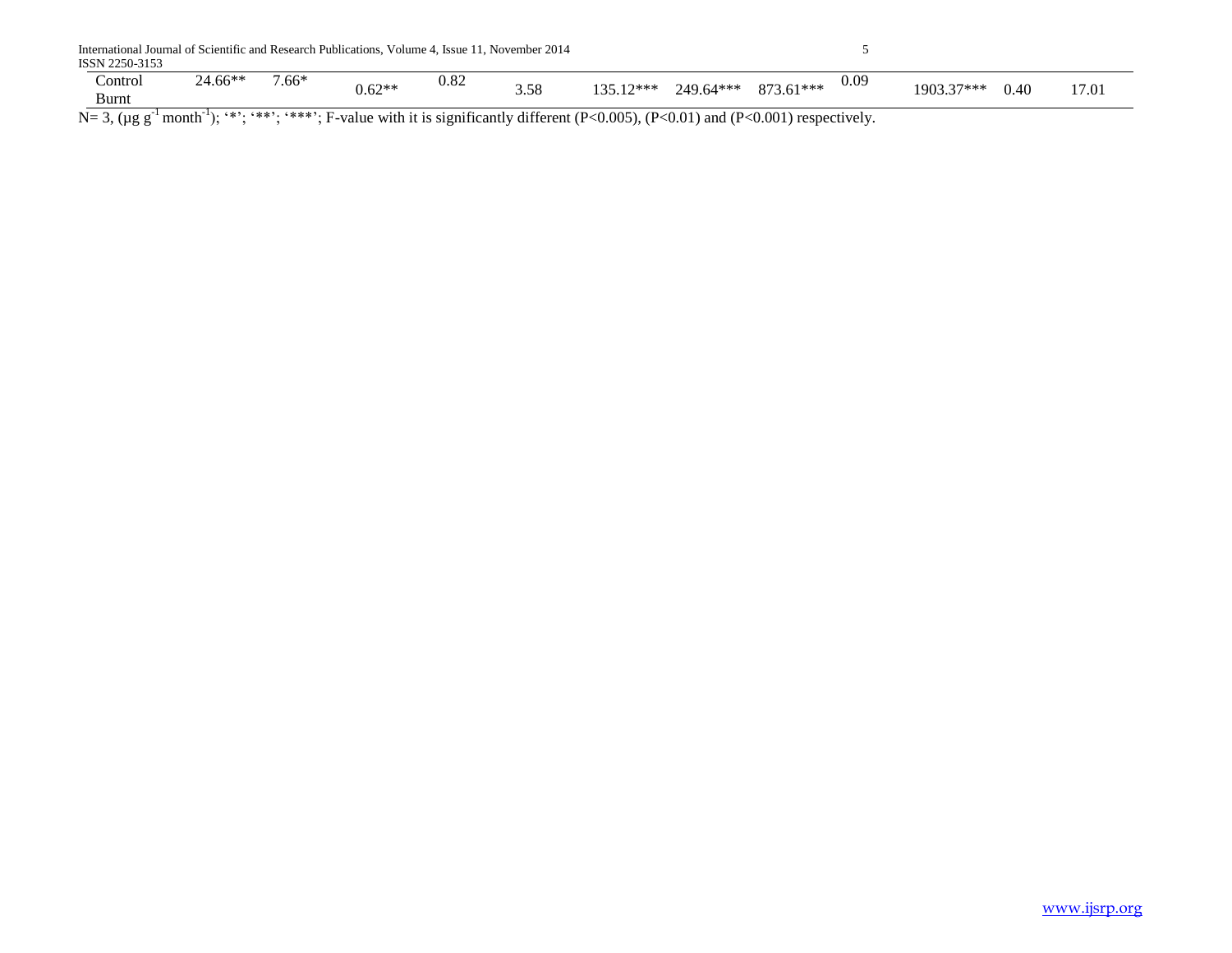| Table 5: Pearson's correlation analysis between ammonification, nitrification, mineralization, soil moisture, soil temperature |
|--------------------------------------------------------------------------------------------------------------------------------|
| and soil organic carbon in the three study sites.                                                                              |

|                           | AA       | AN   | AM       | ASN    | AST     | AOC. |
|---------------------------|----------|------|----------|--------|---------|------|
| Annual Ammonification     |          |      |          |        |         |      |
| Annual Nitrification      | .673     |      |          |        |         |      |
| Annual Mineralization     | $.986**$ | 777  |          |        |         |      |
| Annual Soil Moisture      | $.933**$ | .671 | 951**    |        |         |      |
| Annual Soil Temperature   | $.982**$ | .662 | $.980**$ | .980** |         |      |
| Organic<br>Soil<br>Annual | $.916*$  | .740 | $.951**$ | .989** | $965**$ |      |
| Carbon                    |          |      |          |        |         |      |

 $'$ \*'; '\*\*' Correlation is significant at the 0.05, 0.01 level (2-tailed); N= 6.

Table 6: Colinearity diagnostics for the four interested covariates in a five dimensional model study.

| Model | Dimension | Eigen value | Condition Index |
|-------|-----------|-------------|-----------------|
|       |           | 4.615       | 1.000           |
|       |           | .385        | 3.464           |
|       |           | 2.863E-04   | 126.955         |
|       |           | 1.087E-04   | 206.056         |
|       |           | 2.825E-06   | 1278.137        |

a. Dependent Variable: Annual Mineralization

**Table 7: A linear regression model to the prediction of rate of N mineralization by using soil temperature.**

| Independent variable                                 |
|------------------------------------------------------|
| Annual mean Temperature $({}^0C)$                    |
|                                                      |
| $R = 0.98$                                           |
| $R^2 = 0.96$                                         |
| Std. $Error=0.16$                                    |
| Regression row=Sum Sq. 2.341, df 1, Mean Sq. 2.34    |
| Residual row= Sum Sq. $0.09$ , df 4, Mean Sq. $0.24$ |
| $F=96.20*$ .                                         |
| Constant coefficient= $-4.19$                        |
| Temperature coefficient=0.381                        |
| $t = 9.8*$                                           |
|                                                      |

\* Significant level at P<0.05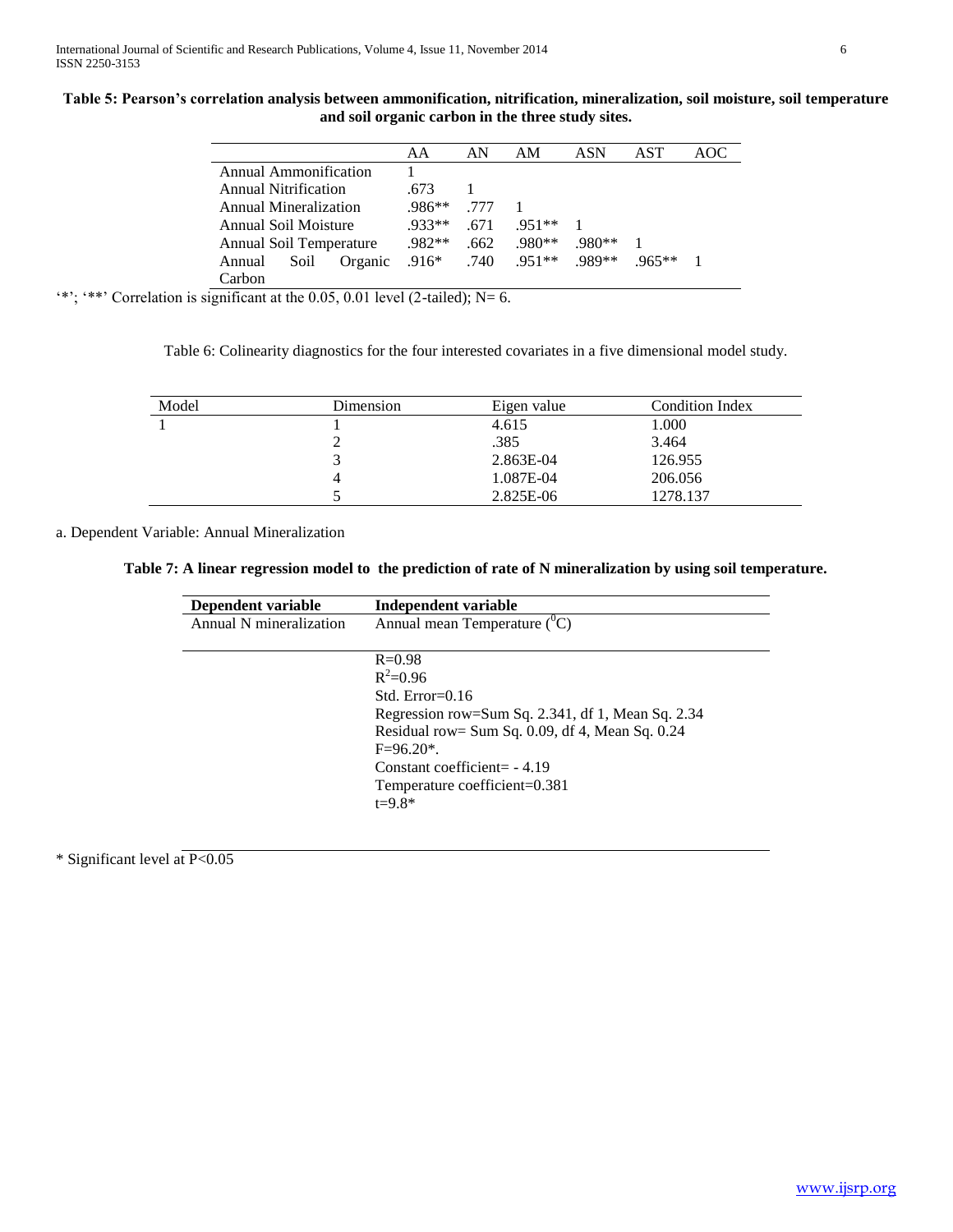

Figure 1: Monthly trends of initial concentration of NH<sub>3</sub>-N ( $\Box$  g g $^1$ ) in the burnt, unburnt and control forest sites.



**Figure 2: Monthly trends of the initial concentration of NO3-N (µg g-1 ) in the control, unburnt and burn forest sites.**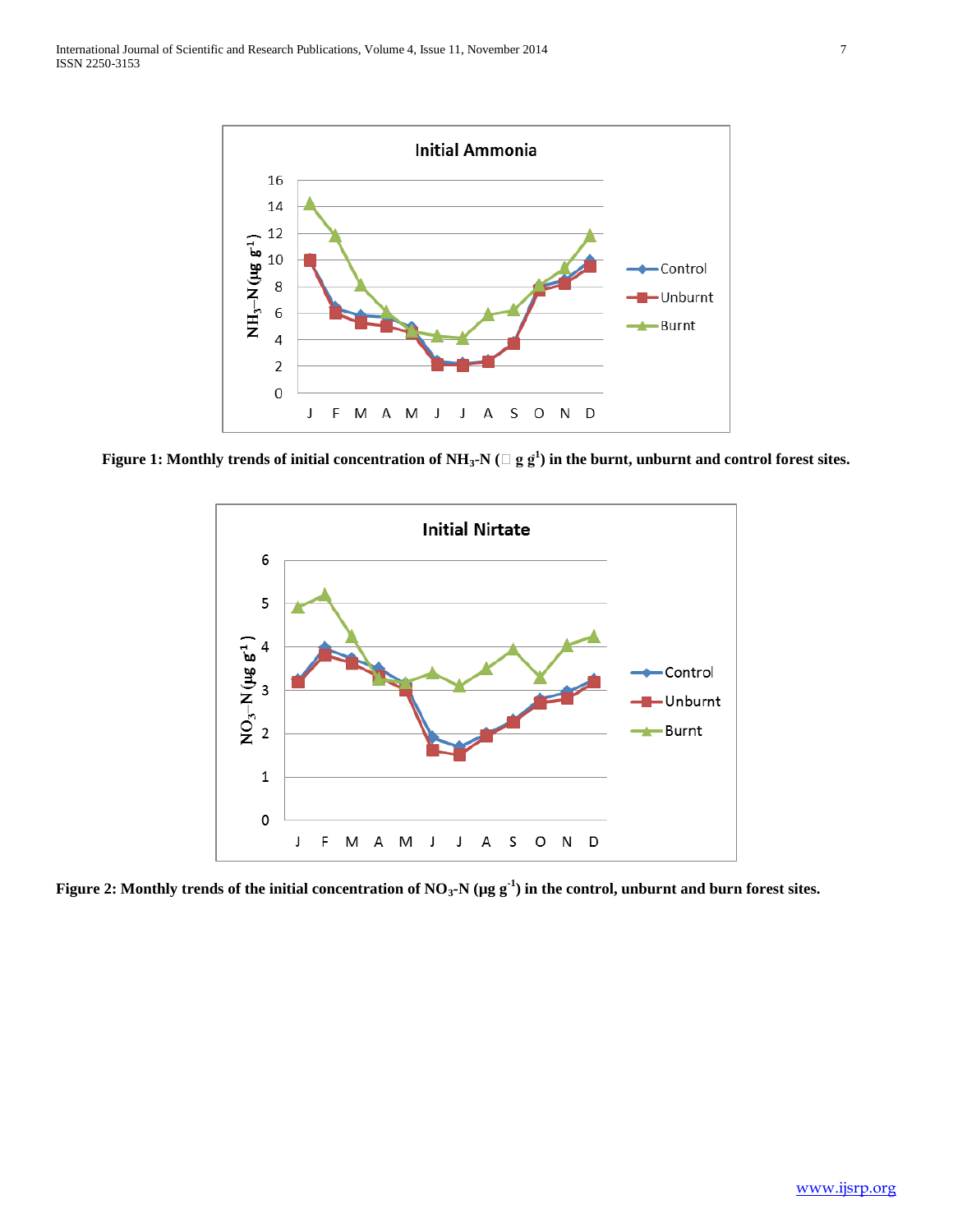

**Figure 3: Monthly trends of inorganic-N concentration µg g-1 ) in the unburnt, burnt and control forest sites throughout the year.**



**Figure 4: Monthly rate of ammonification**  $\Box$   $\Box$   $g \frac{1}{2}$  month<sup>-1</sup>) in the unburnt, burnt and control forest sites throughout the **year.**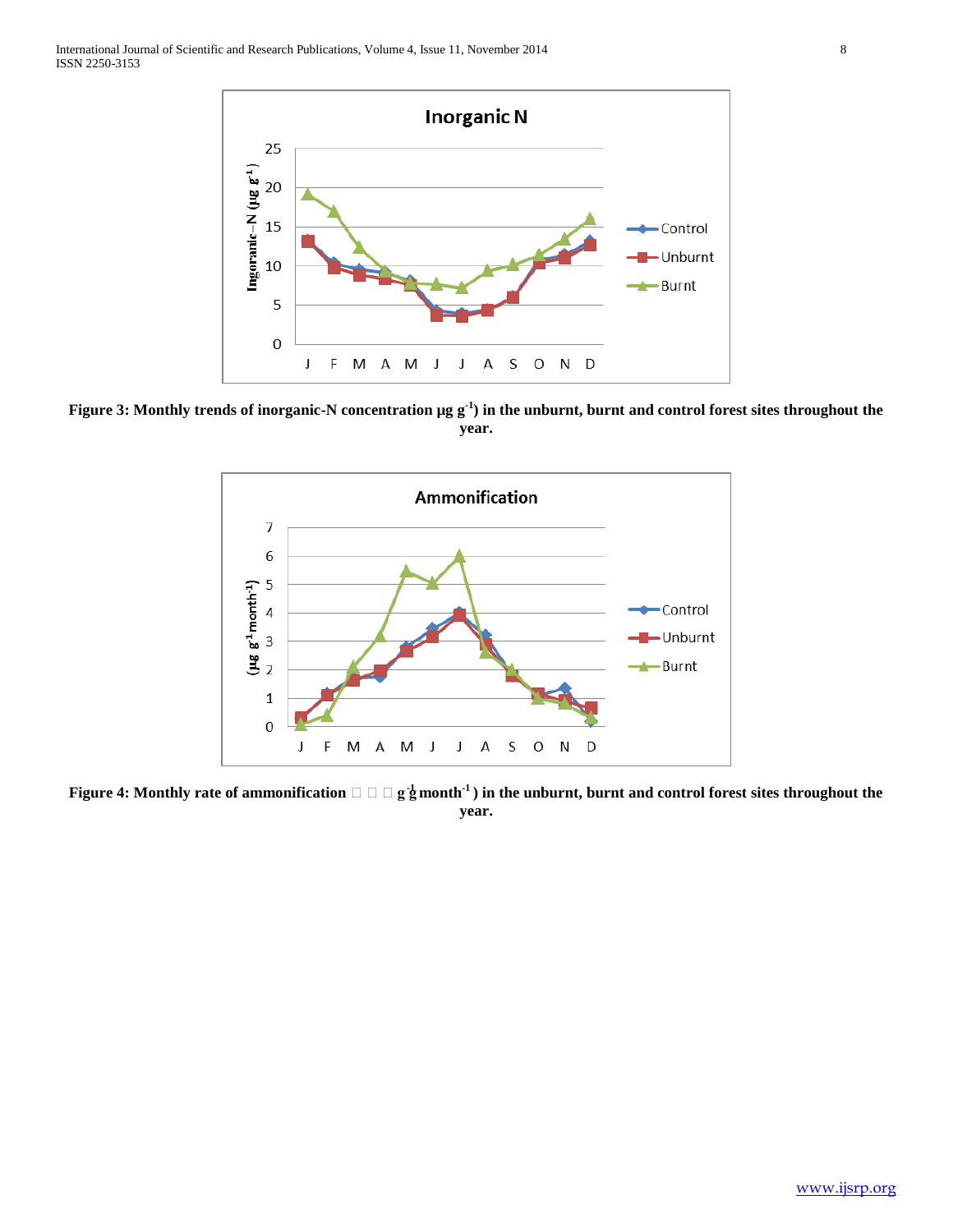

**Figure 5:**Monthly rate of nitrification  $\Box\Box\Box$  **g**  $_{2}^{1}$  month $^{1}$ ) in the three oak forests sites throughout the year.



**Figure 6: Monthly rate of N-mineralization µg g-1 month-1 ) in the three oak forest sites throughout the year.**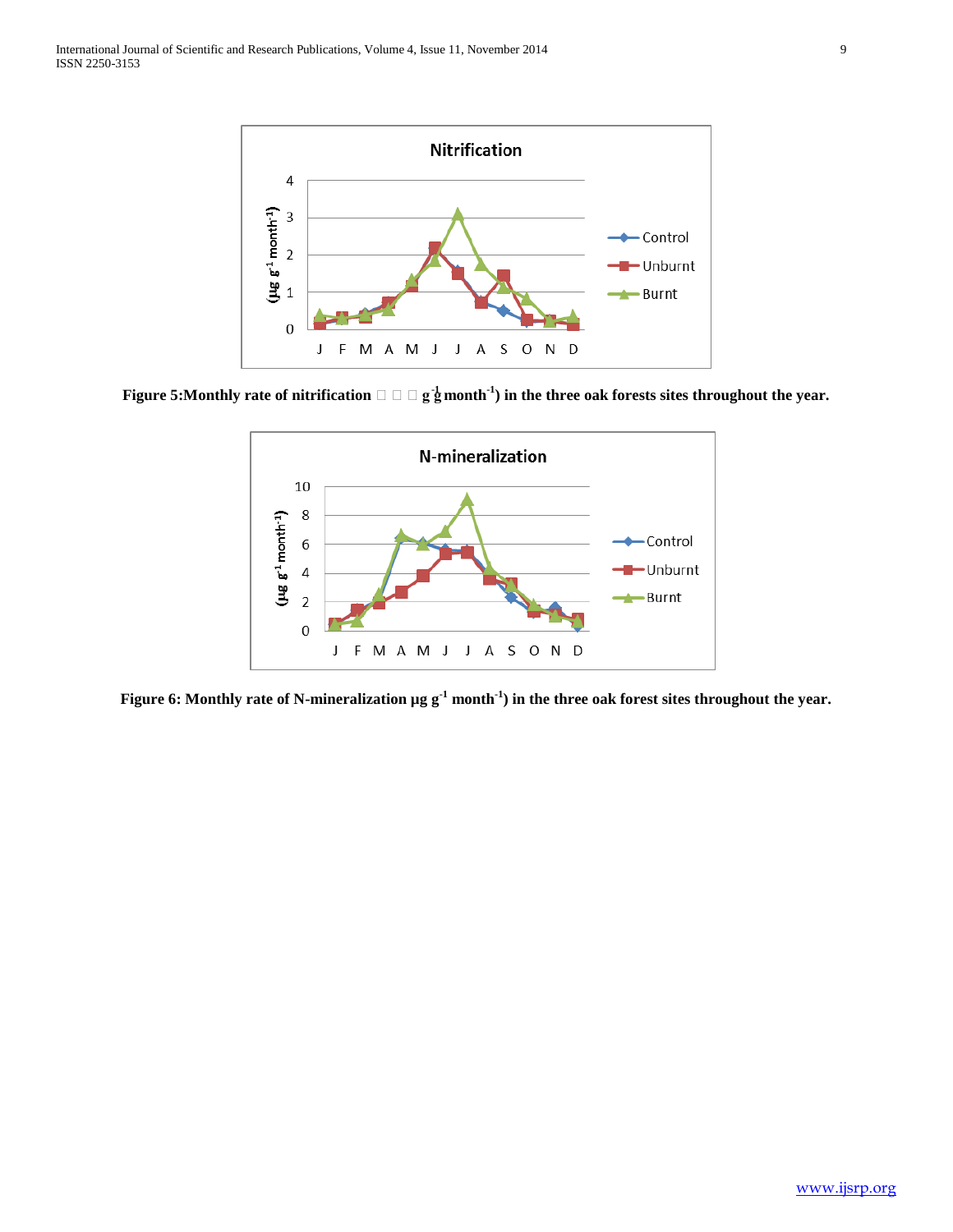

# **Figure 7: Relationship between N-mineralization rates predicted from field soil temperature data and in situ N-mineralization measurements (0-10 cm).**

# I. CONCLUSION

 It is confirmed that climate changes had significant effect on the rate of N-mineralization in the subtropical temperate oak forest of Manipur. From the comparative study of the three sites, it is obvious burnt site have more N dynamics than unburnt and control site. A slit increase of soil temperature in the burnt site by the traditional fire treatment took major critical role on the rate of N-mineralization. Among the interested covariates, soil temperature of unburnt and burnt site can also predict the rate of N-mineralization. The realization of the ecological limiting factor could lead to the better management concept.

## ACKNOWLEDGEMENT

 We are thankful to University Grants Commission, New Delhi for financial assistance and grateful to the Head Department of Botany (P.G.) D.M. College of Science, Imphal, Manipur for providing all necessary facilities.

#### **REFERENCES**

- [1] Adams & P.M. Attiwill, Nutrient cycling and nitrogen mineralization in Eucalypt forests of south-eastern Australia. Plant Soil, 1986, vol.92, pp. 319-339.
- [2] Anderson & J.S.I. Ingram, Tropical Soil Biology and fertility: A handbook of Methods. C.A.B. International, Wallingford, U.K. (1993).
- [3] Bates, T.J. S. Bates & R.F. Miller Effects of juniper cutting on nitrogen mineralization. Journal of Arid Environments, 2002,vol. 51 pp. 221-234.
- [4] W.C. Bessie & E.A. Johanson The relative importance of fuels and weather on fire behavior in subalpine forests. Ecology, 1995, vol.76, pp. 747-762.
- [5] Carmosini, K.J. Devito, E.E. Prepas, Net nitrogen mineralization and nitrification in trembling aspen forest soils on the Boreal Plain. Canadian Journal of Forest Research, 2003, vol.33, pp. 2262-2268.
- [6] Clein and J.P. Schimel Microbial activity of tundra and taiga soils at subzero temperatures. Soil Biology and Biochemistry, 1995, vol.27, pp.1231- 1234.
- [7] Deluca, M.D. MacKenzie, M.J. Gundale & W.E. Holben Wildfire-produced charcoal directly influences nitrogen cycling in Ponderosa Pine forests. Soil Science Society of America Journal, 2006, vol.70, pp. 448-453.
- [8] M. Diaz-Ravina, A. Prieto & E. Baath Bacterial activity in a forest soil after soil heating and organic amendments measured by the thymidine and leucine incorporations technique. Soil Biology and Biochemistry, 1996, vol.28 (), pp. 419-426.
- [9] J.M. Donaldson & G.S. Henderson Nitrification Potential of Secondary-Succession Upland oak Forest: I. Mineralization and nitrification and nitrification during Laboratory Incubations. Soil Science Society of America Journal. 1990,Vol.54, pp. 892-897.
- [10] C.F. Eno, Nitrate production in the field by incubating the soil in polyethylene bags. Soil Science society of America Journal Proceedings, 1960, vol.24, pp. 277-279.
- [11] C.T. Jr. Garten & H. Van Miegroet Relationships between soil nitrogen dynamics and natural 15N abundance in plant foliage from Great Smoky Mountains National park. Canadian Journal of Forest Research, 1994, vol.24, pp.1636-1645.
- [12] J.L.M. Goncalves & J.C. Carlyle Modeling the influence of moisture and temperature on net nitrogen mineralization in a forested standy Soil. Soil Biology and Biochemistry, 1994, vol.26, pp. 1557-1564.
- [13] J.M. Grunzweig, S.D. Sparrow & F.S. Chapin III, Impact of forest convention to agriculture on carbon and nitrogen mineralization in Subarctic Alaska. Biogeochemistry, 2003, vol.64, pp. 271-296.
- [14] Karhu Temperature sensitivity of organic matter decomposition in two Boreal forest soil profiles. Soil Biology and Biochemistry, 2010, vol.42, pp.72-82.
- [15] D.R. Keeney Prediction of soil nitrogen availability in forest ecosystem: a literature review. Forest Science 1980 vol.26, pp. 159-171.
- [16] J.D. Knoepp &W.T. Swank Rates of nitrogen mineralization across an elevation and vegetation gradient in the southern Appalachins. Plant Soil, 1998, vol.204, pp. 234-241.
- [17] J.D. Knoepp & W.T. Swank Comparison of available soil nitrogen assay in control and burned forest sites. Soil Science Society American Journal, 1995, vol.59, pp. 1750-1754.
- [18] M.C. Leiros, C. Trasar-Cepeda, S. Seoane, & F. Gil-Stores Dependence of mineralization of soil organic matter on temperature and moisture. Soil Biology and Biochemistry, 1999, vol.10, pp. 417-423.